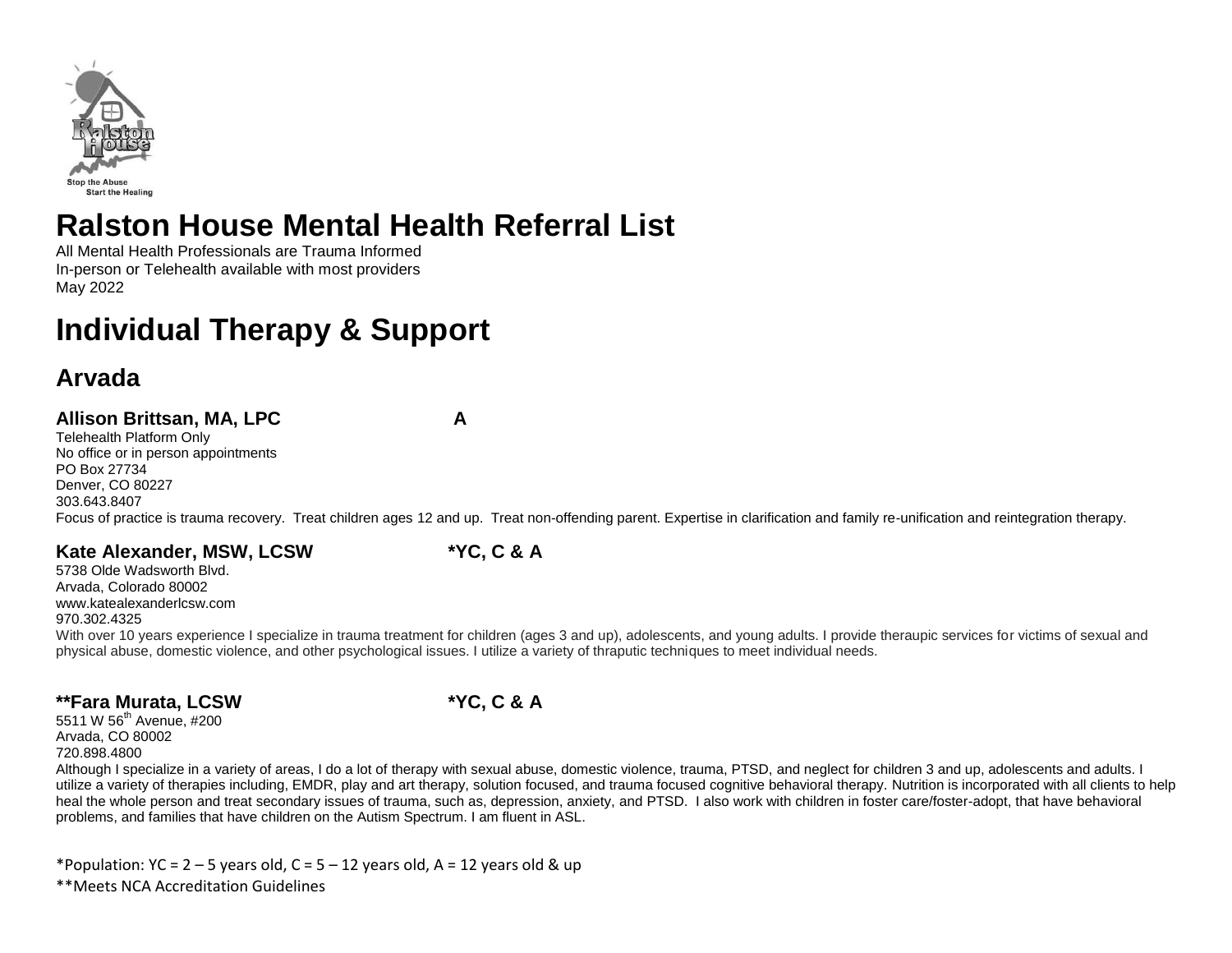#### **\*\*Beth Peters, PhD \*YC, C & A**

7850 Vance Dr #185 Arvada, CO 80003 303.704.3612

#### [www.dandelionpsych.com](http://www.dandelionpsych.com/)

I am a licensed psychologist serving children (age 3 to 12), teens, and adults. I provide individual therapy, goal-focused play therapy, family therapy, and psychological testing in a warm,child-friendly space. I am certified to teachPositive Discipline parenting skills. My specialties: child abuse (all types), neglect, PTSD, divorce, blended families, foster care/adoption, family violence, juvenile delinquency, and co-dependency. I have extensive experience with social service agencies, residential treatment programs, and court systems (family, juvenile, criminal). For more information please see my website at: [www.dandelionpsych.com.](http://www.dandelionpsych.com/)

#### **\*\*Charlene Slover, Psy.D. \*YC, C & A**

7850 Vance Dr, #155 Arvada, CO 80003 303.427.8225 [charlenesloverpsyd@gmail.com](mailto:charlenesloverpsyd@gmail.com)

The focus of my practice is trauma recovery for children (ages 3 and up) as well as adolescents and adults who have been victims of sexual assault/abuse, physical abuse, domestic violence, community violence and grief/loss. I also work with non-offending parents and family member of those who have been traumatized. Additionally, I have extensive experience working in the court system. Treatment modalities include trauma-informed therapies including play therapy, TF-CBT, CBT and EMDR. In addition to being trained in EMDR, I have also completed training as an EMDR Child Specialist.

Leigh Anne Hague, LPC Wholehearted Counseling 720 515-0707

#### [Wholeheartedcounselingcenter@gmail.com](mailto:Wholeheartedcounselingcenter@gmail.com)

I provide therapy for children (age 5 and up), adolescents, and adults who have been victims of varying forms of abuse as well as those dealing with trauma recovery and grief/loss. I also have experience working with parents and family members of those impacted by trauma/abuse. I use treatment modalities including play therapy techniques, TF-CBT, EMDR and CBT. I like to incorporate creativity wherever it is appropriate.

### **Broomfield**

#### **\*\*Bethany Blankenheim, LPC, CACII \*YC, C & A**

InDepth Therapy & Associates 1008 Depot Hill #200 Broomfield, CO 80020 720.538.4357 [bethanyb@indepththerapy.org](mailto:bethanyb@indepththerapy.org) Barbara Humble, LCSW 720.271.6664 Dr. Brandy Burch, PsyD 614.270.2961 Jessica Kuchinski, LPC, ATR, RYT 303.917.2600 Tamara Graff, LMFT 303.630.9433 Luke Addington, LPC 303.917.5404

\*Population: YC = 2 – 5 years old, C = 5 – 12 years old, A = 12 years old & up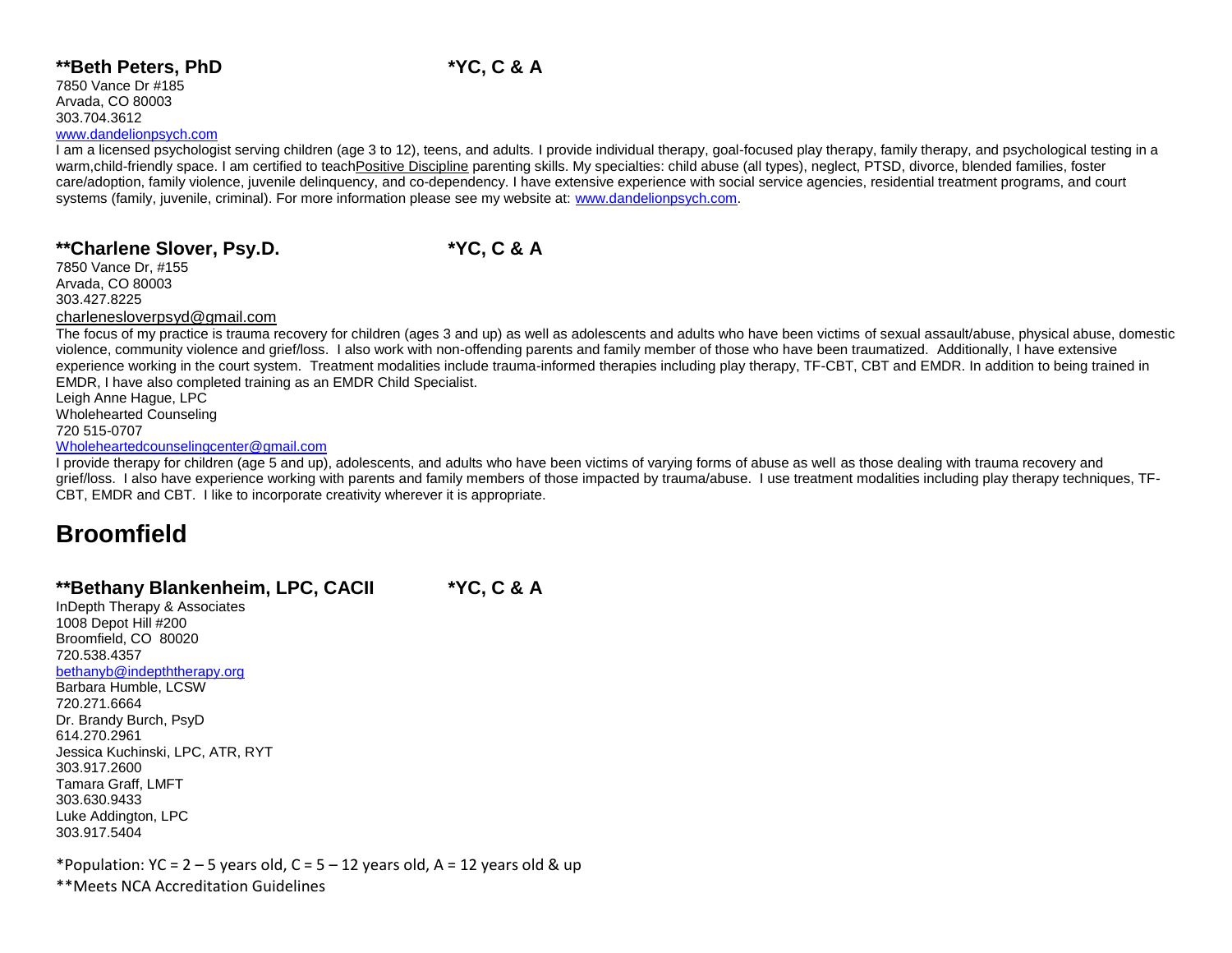Melissa Raddatz, MFTC, CACII 303.717.8094

We are a group of clinicians that are experts in the field of trauma treatment. We believe that people have existing strengths, resources and problem-solving skills that aid will aid in their healing process. We use a neuro-biological approach to treatment, which is highly effective in treating children. Other treatment modalities include Brainspotting and EMDR. We work with children (age 4+), teens, adults and families. We offer WEEKEND appointments! To learn more about our practice, please check out the website: [www.indepththerapy.org.](http://www.indepththerapy.org/)

### **\*\*Pamela Boaz, LCSW \*YC, C & A**

Forward Family Therapy 2095 West 6<sup>th</sup> Av #212 Broomfield, CO 80020 [www.pamelaboaz.com](http://www.pamelaboaz.com/) 303.906.8992 Molli Davidson, LPC 303.709.3289 Rachel Rossi, LPC Christy Malone, LPC 720.515.7077 Brittany Garcia, LPC 303.906.8992 pamelaboazlcsw@cs.com

I am the Clinical Director of Forward Family Therapy where we have a group of fully licensed therapists who specialize in working with children and families, and where we all have expertise and specialized training in treating trauma and victimization. I have been in practice for twenty years and have spent a majority of that time focusing on clients who have experienced physical or sexual abuse or been exposed to other forms of violence. I work hard to make a strong connection with each client entering my office, and provide them the safe and secure environment they need to heal. Individual therapy provides a unique experience in which people can spend a concentrated amount of time on themselves and their needs. When this time is granted, clients can overcome challenges, resolve pain, and achieve the personal growth they are seeking. My practice works with young children, school aged children, adolescents and adults, including non-offending parents. I use a variety of treatment modalities including CBT, play therapy, solution focused therapy and have had enormous success utilizing EMDR with trauma victims. When working with children or younger adolescents, I often incorporate family therapy as a way for the family to heal together. With every client/family, I design a treatment plan and approach that is individualized. Children receiving treatment here can adopt a "therapy buddy", a special beanie baby that will help them remember what is being taught in therapy and being worked on at home.

### **\*\*Lynne Willbanks, MS LPC \*C & A**

2095 West 6th Avenue, Suite #206 Broomfield, CO 80020 303.918.0099 [ldwillbanks@gmail.com](mailto:ldwillbanks@gmail.com)

My practices focuses on treating children (ages 5 and up), adolescents, adults and families. I specialize in helping clients with trauma, PTSD, grief and loss, attachment issues, abuse and neglect, sexual abuse, domestic violence and other life adjustments. I utilize a number of treatment modalities including CBT, solution focused, systems, play therapy and attachment theory. I am trained to provide EMDR. My goal and passion is to help clients heal and empower them to create their best life.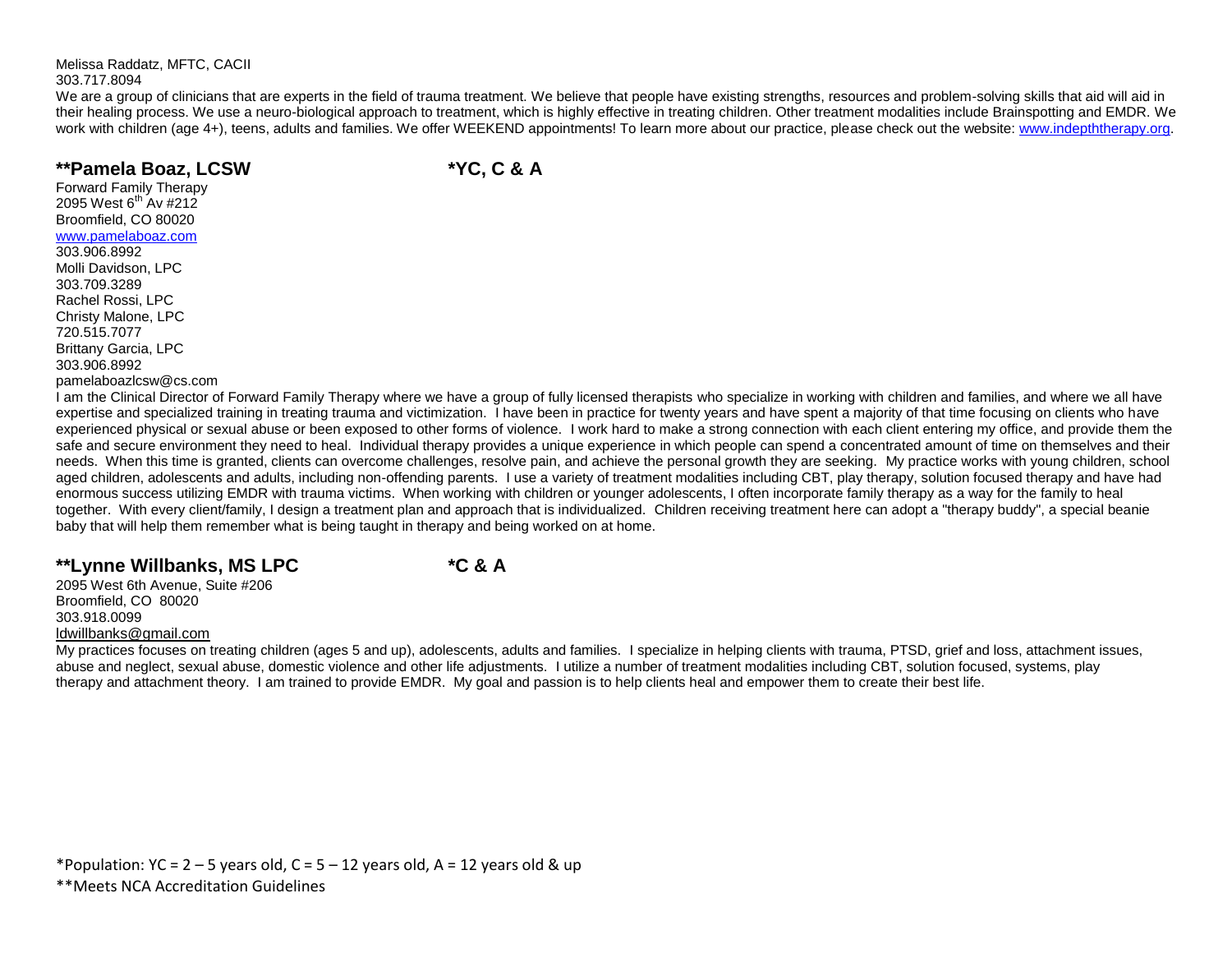## **Commerce City**

### **\*\*Ambra Born, PsyD \*YC, C & A**

Reaching HOPE 13611 E 104<sup>th</sup> Ave, Suite 100 Commerce City, CO 80022 720.347.8769

Reaching HOPE provides family focused therapy for trauma survivors through play and talk therapy for children (age 2 and up), adolescents and non-offending parents/caregivers. Staff psychologists have specialized training in child abuse (sexual, physical and emotional), domestic violence, and other victimization issues. We know that abuse can be as hard for a parent as it is for the child, and believe that children heal best when non-offending caregivers are involved and supported. We also offer Animal Assisted Therapy with our resident therapy dog, Hercules!

## **Conifer**

### **Allison Melson, LPC \*YC, C & A**

Warrior Tree Counseling, LLC 26719 Pleasant Park Rd, Ste 100 Conifer, CO 80433 720.696.0398

### **Denver**

### **Denver Children's Advocacy Center C & A**

2149 Federal Blvd. Denver, CO 80211 Intake 303.996.8594 www.denvercac.org

We specialize in treating traumatized children 1-17, and supporting their non-offending family members available in English and Spanish at our child-friendly campus, Monday through Friday 9am-7pm. As an accredited children's advocacy center, DCAC is a child-focused, facility-based program in which representatives from many disciplines, including law enforcement, child protection, prosecution, mental health, medical and victim advocacy, child advocacy, work together to conduct interviews and make team decisions about investigation, treatment, management and prosecution of child abuse cases.

### **\*\*Emily McNeil, LPC, R-DMT, CIMI \*YC, C & A**

The Mariposa Center for Infant, Child, and Family Enrichment 4707 Harlan St, Suite 200 Denver, CO 80212 720.288.5090 Scheduling Line 303.817.0730 [Emily@mariposacenterdenver.com](mailto:Emily@mariposacenterdenver.com) [www.mariposacenterdenver.com](http://www.mariposacenterdenver.com/)

The therapists at The Mariposa Center specialize in treating trauma, abuse, and neglect in children (0-18) and in their families. We also treat traumatized and dysregulated children who are in the foster/adopt process and/or who have developmental disabilities, major medical challenges, and/or who were born premature. We incorporate the creative arts and

\*Population:  $YC = 2 - 5$  years old,  $C = 5 - 12$  years old,  $A = 12$  years old & up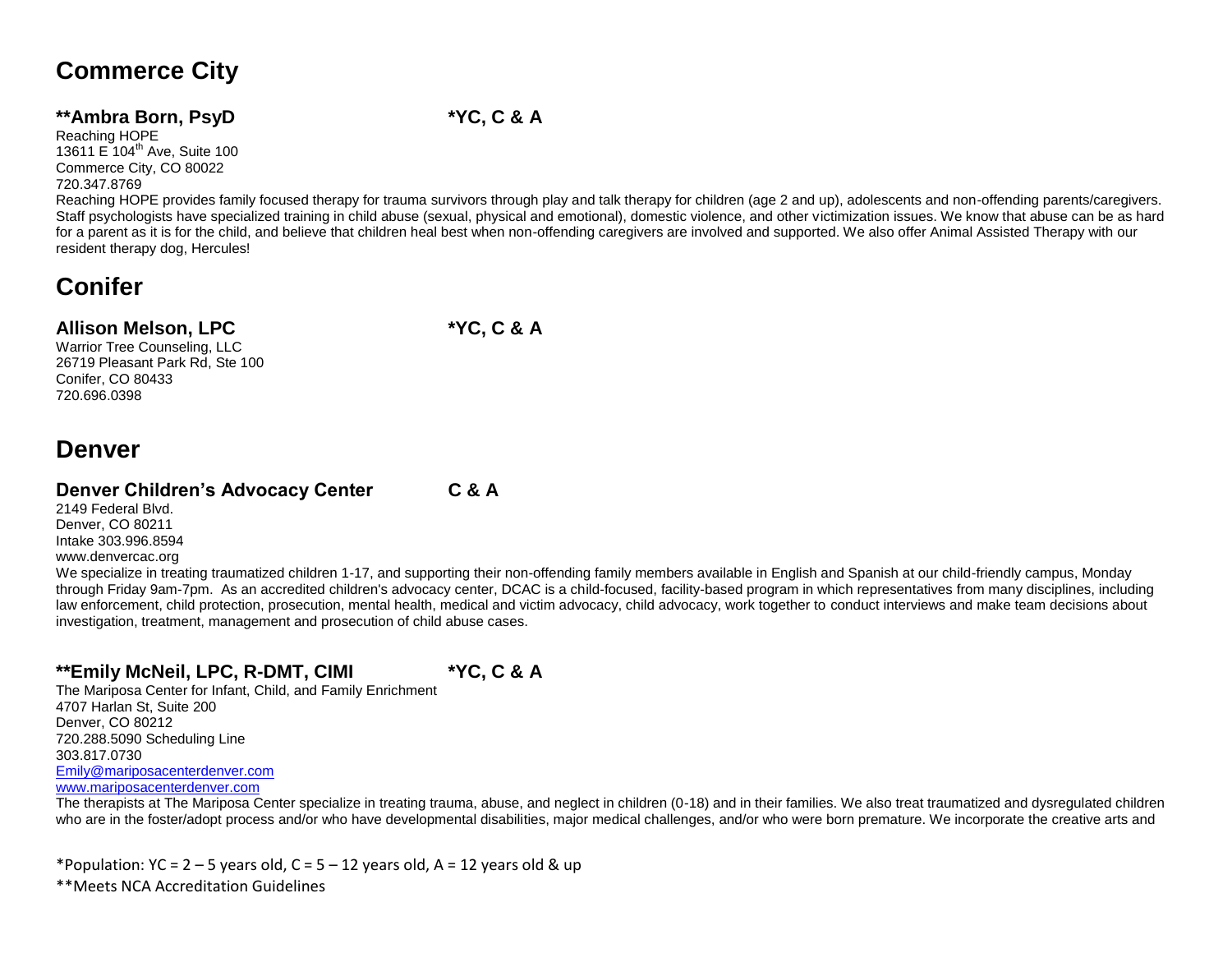body-centered modalities into the therapy. We focus heavily on helping the entire family, as support in this manner can positively impact the health and well-being of the child. We will work to find the best fit for a family looking for services from The Mariposa Center.

### **Suvi H. Miller, MSW, LCSW \*YC, C & A**

The Lowry Center for Children and Families 495 Uinta Way, Suite 120 Denver CO 80230 303.828.7785 Specialize in trauma treatment and recovery. Work with children 3-18, utilizing play, art, sand and talk therapies. Over 20 years experience.

## **Elizabeth**

### **Jeff Kendig, MA, LPC \*C & A**

34061 Forest Park Drive Elizabeth, CO 80107 303.646.0556 www.jeffreytkendigpc.com

My specialties are primarily working with victims of crime, including sexual and physical assault, with more specific focus on male victims. I co-facilitate a group for Non-Offending Parents of children who have been sexually assaulted. Expertise in clarification and family re-unification. I also focus on grief work as well as couples counseling. I am a Certified Clinical Hypnotist. Treat children ages 6 and up, adolescents and adults.

## **Golden**

### **\*\*Jenny Mills, MA, LPC \*YC, C & A**

Paraclete Therapy, LLC 17301 W. Colfax Ave., Bldg 200, Suite 200 Golden, CO 80401 303-653-3123

In my practice, I have the privilege of walking alongside of clients (age 3 up to adults) who have been through trauma and are on the path to healing. I believe that although abuse may be a part of someone's story, it doesn't define their whole story. I use a solution-focused approach that builds primarily off of Trauma-Focused Cognitive-Behavioral Therapy to help clients change their stories of hurt to those of hope and healing.

\*Population:  $YC = 2 - 5$  years old,  $C = 5 - 12$  years old,  $A = 12$  years old & up \*\*Meets NCA Accreditation Guidelines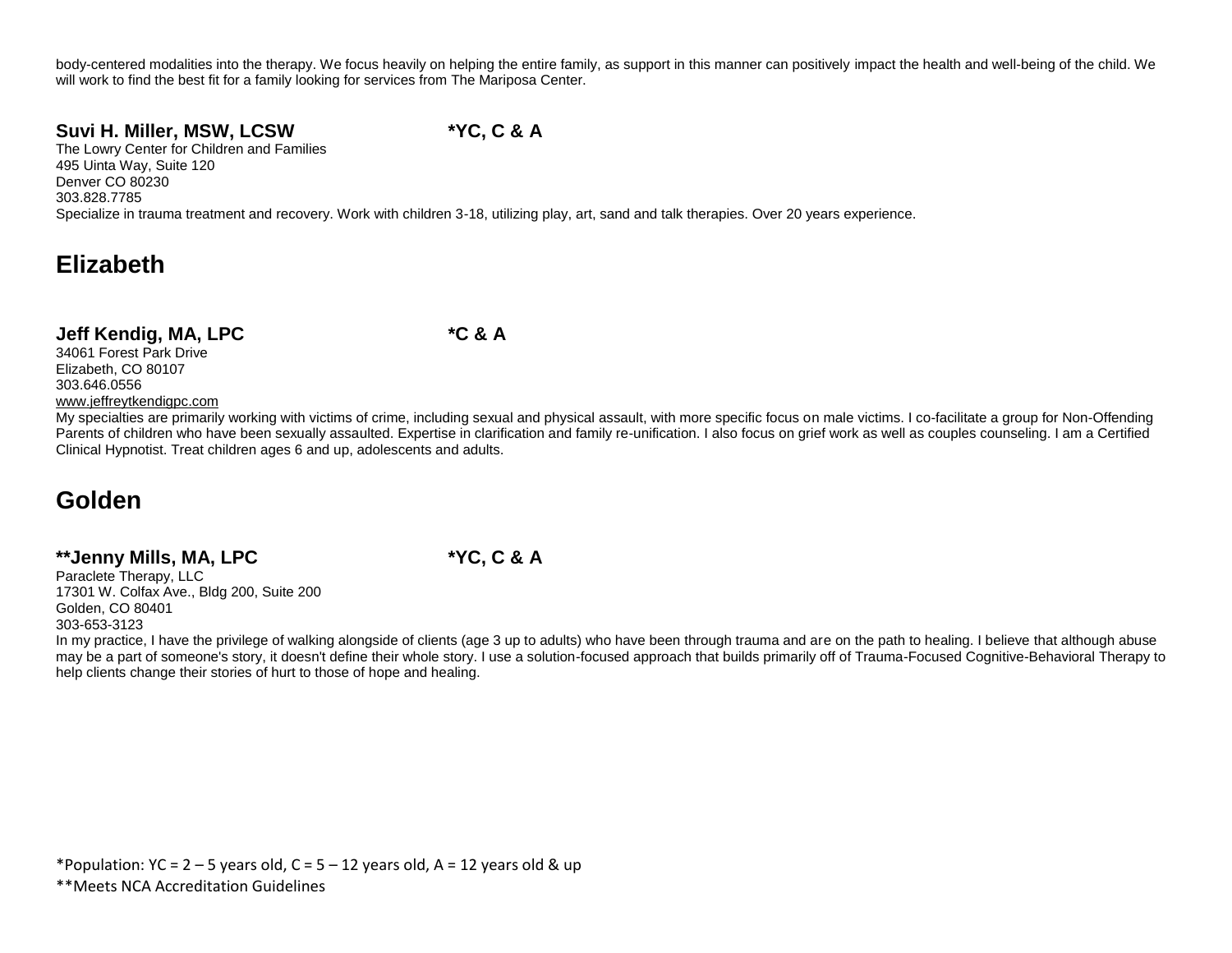### **Greenwood Village**

### **Teri Karjala, LPC, LMFT, RPT, CACII, EFTCert1 \*YC, C & A**

Creative Counseling Center 6021 S. Syracuse Way, Suite 216 Greenwood Village, CO 80111 303.843.6000 terikarjala@creativecounselingcenter.com www.creativecounselingcenter.com

At Creative Counseling Center our approach is supportive, warm, and collaborative. We provide counseling services to children 2+, adolescents, and adults. In working with children we primarily use play therapy techniques. We specialize in childhood trauma (sexual abuse, physical abuse, emotional abuse and neglect), anxiety and play therapy. Our mission is to empower and inspire people to create a life of hope, harmony, and happiness.

### **Henderson**

### **Sara (Sarita) Soto Scovel \*C & A**

11550 Kingston St. 720-292-7310 Henderson, CO 80640 [sarasscovel42@gmail.com](mailto:sarasscovel42@gmail.com)

Sara's expertise includes Trauma, Depression, Anxiety, Relationship Problems, Low Self-Esteem, School children and teen-agers, Finding purpose in life, Faith-Based Therapy

### **Lakewood**

### **Libbi Palmer, Psy.D**. **\*YC, C & A**

7220 W. Jefferson Ave. #320 Lakewood, CO 80235 303.565.7434 [palmerandassociates@comcast.net](mailto:palmerandassociates@comcast.net) drlibbipalmer.com I work with children (ages 3 and up), adolescents, and adults who have been victims of crimes, abuse, or other trauma. I also work with non-offending parents of children who have been abused.

## **\*\*Phoebe Poos-Benson MS, LPC \*YC, C & A**

7220 W Jefferson Av #123 Lakewood, CO 80235 303.988.7753

\*Population: YC =  $2 - 5$  years old, C =  $5 - 12$  years old, A = 12 years old & up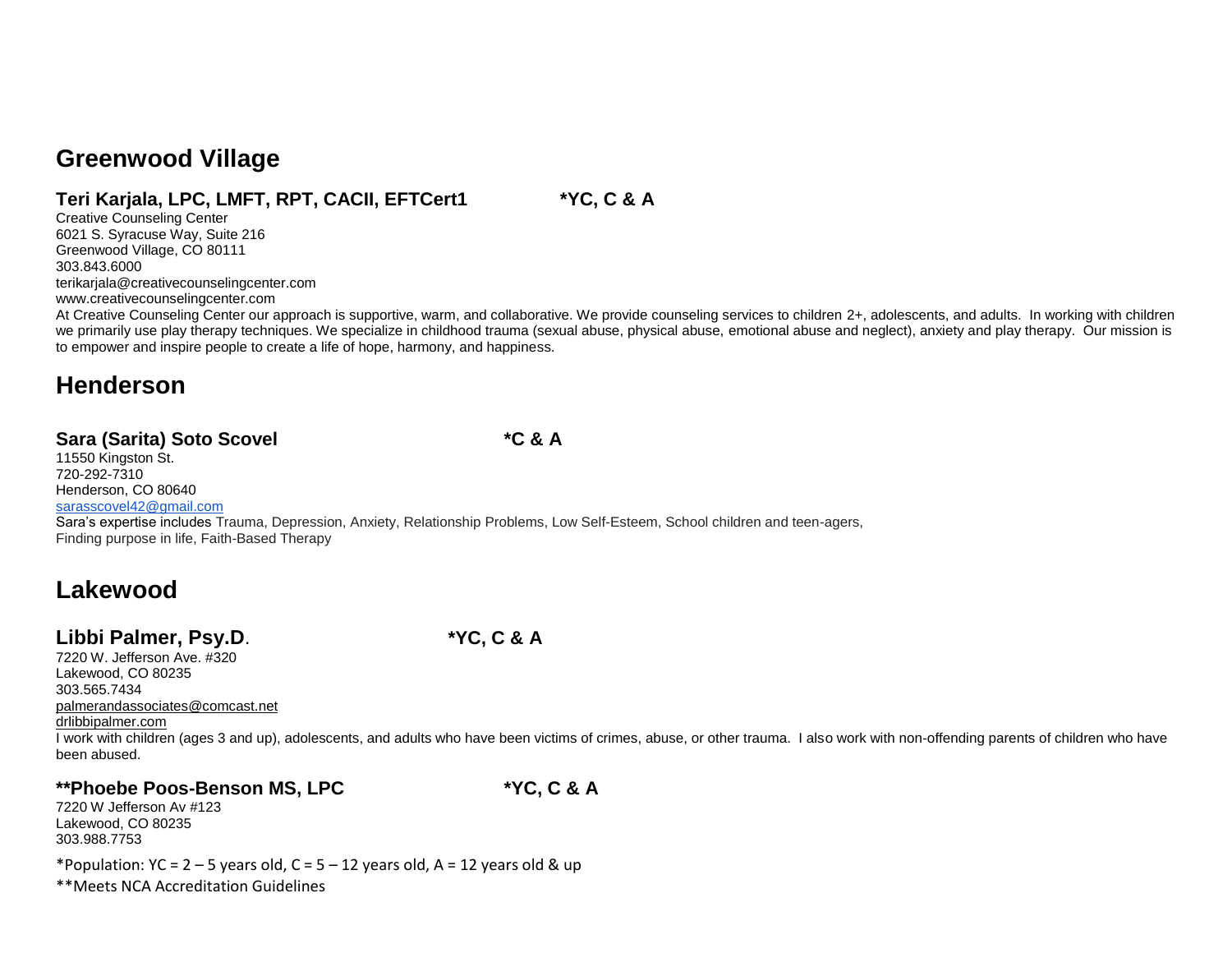I specialize in children, adolescents, and adults who have experienced trauma including but not limited to sexual abuse, physical abuse, domestic violence and violence in other forms. I have specialized training in play and art therapy. Also work with behavioral issues and mood disorders. 25 years in private practice and previous experience as clinical director of a residential treatment center. Children ages 3 and up.

#### **Carrie A. Vaccarella, MA, LPC \*C & A**

Source Counseling 363 S. Harlan Street, Suite 205 Lakewood, CO 80226 303-994-0673 [www.sourcecounseling.org](http://www.sourcecounseling.org/)

I specialize with children and teens who have been impacted from various types of trauma. Most often I work with children who have been a victim of sexual abuse or domestic violence. My goal is to connect with a client and find a personal type of therapy that will foster healing (sometimes, more than one modality is effective!). My therapeutic approaches most often include; Trauma Focused Therapy, Art therapy and Play therapy. In home services are occasionally available.

### **Deborah Williams, MA, LPC \*C & A**

2255 S Wadsworth Bl #103 Lakewood, CO 80227 303.840.8050 X1 720.851.5773 Fax

I work with child victims of sexual abuse, witnesses of domestic violence, adult victim of sexual abuse and adult victims of domestic violence. I have three ongoing groups for girl victims of sexual abuse: ages 5 – 11, 11 – 15 and 15 – 21. I have an adult domestic violence women's support group. I also work with children who have disabilities and ADD and are dealing with grief and loss.

### **Littleton**

### **Dr. Michael Kragt, PhD, CACIII \*YC, C, A**

Grace Counseling Marinda Peak, MA, NCC Sarah Harrison, LMFT 8301 E. Prentice Av, Suite 300 Greenwood Village, CO 80111 720.489.8555

www.gracecounseling.net

Grace Counseling is a Christian Counseling center that meets the needs of the entire family. Our team is licensed and trained in the treatment of children two years and up, utilizing many modalities including: EMDR; experiential play therapy; family systems; cognitive behavioral; DBT and more. We treat the entire client emotionally, spiritually, and neurologically involving the family in the healing process.

#### **\*\*Tricia Ebel, MA, LPC \*A**

Telehealth Platform Only No office or in person appointments 303-432-9716

\*Population: YC = 2 – 5 years old, C = 5 – 12 years old, A = 12 years old & up \*\*Meets NCA Accreditation Guidelines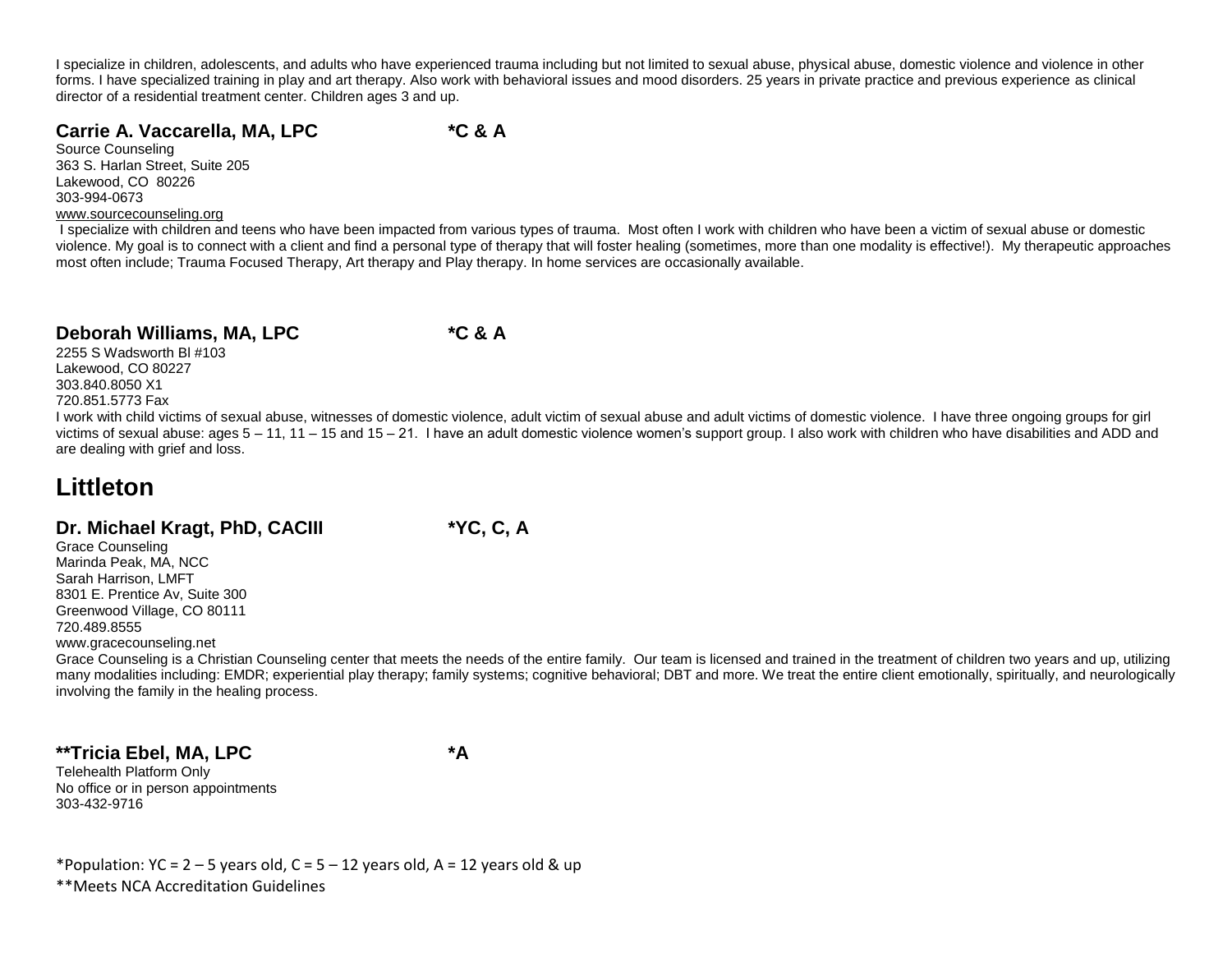### Kelly Miller, LCSW, RPT/S \*YC, C & A

Erin Bennetts Play Therapy Connection 8 W Dry Creek Circle #208 Littleton, CO 80120 720-638-6270

#### [www.playtherapyconnection.com](http://www.playtherapyconnection.com/)

We are passionate about changing the trajectory of children and families lives by focusing on mental health and well being. We specialize in children 2-12 years of age affected by trauma including child abuse and neglect, sexual abuse, domestic violence, grief and loss, and attachment using Play Therapy. We also have exceptional ability to work with children 12-18 years of age affected by trauma, anxiety, school failure, and emotional outbursts using a variety of techniques including EMDR.

### **Northglenn**

#### **\*\*Melissa Luzzi, DMFT, LPC \*C & A**

**SonderMinds** 11654 Huron St. #110 Northglenn, CO 80234 720.898.0257

I currently work with school aged children, adolescents, adults, and families. I have worked extensively with clients who have been sexually, physically, and emotionally abused, including victims of domestic violence. Relationship issues, trauma, communication, depression, life transitions, and grief and loss are common themes I address in counseling. I have been trained in Level 1 and 2 in EMDR.

### **Parker**

### **Deborah Williams, MA, LPC \*C & A**

19563 East Main St #205 Parker, CO 80138 303.840.8050 X1 720.851.5773 Fax

I work with child victims of sexual abuse, witnesses of domestic violence, adult victim of sexual abuse and adult victims of domestic violence. I have three ongoing groups for girl victims of sexual abuse: ages 5 – 11, 11 – 15 and 15 – 21. I have an adult domestic violence women's support group. I also work with children who have disabilities and ADD and are dealing with grief and loss.

## **Westminster**

### **\*\*Susan Giragosian, MA, LPC \*YC, C & A**

8461 Turnpike Drive, #207 Westminster, CO. 80031 303.430.4303 [www.susangiragosian.com](http://www.susangiragosian.com/) [therapist@susangiragosian.com](mailto:therapist@susangiragosian.com)

I primarily work with victims of trauma and abuse; specifically domestic violence, sexual and physical abuse. I work with children as young as 3 years old and above, teenagers, and adults. I am trained in EMDR, art and play therapy.

\*Population: YC =  $2 - 5$  years old, C =  $5 - 12$  years old, A = 12 years old & up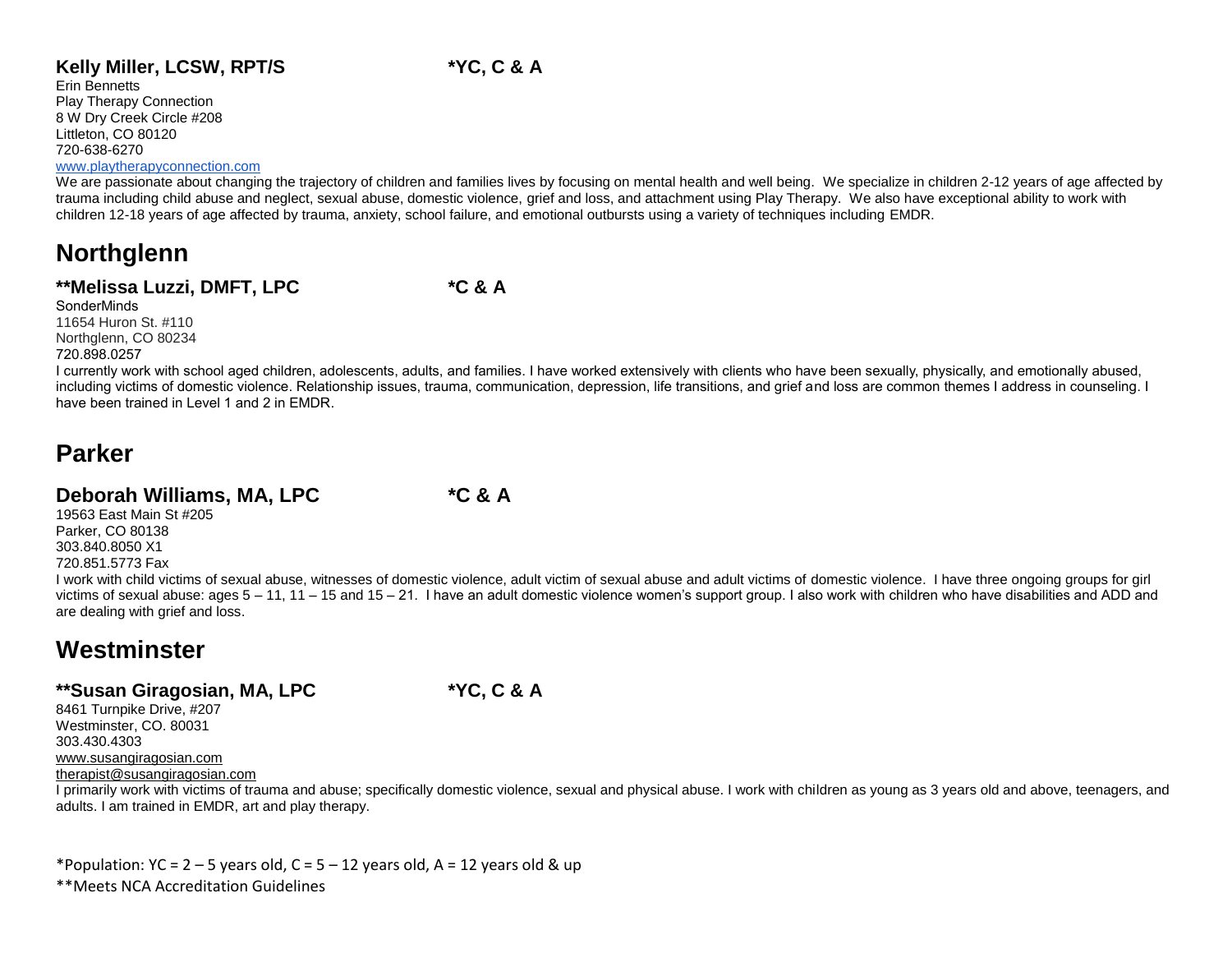### **Michelle Simmons, MA, LPC \*C & A**

8120 Sheridan Blvd, Suite C-114 Westminster, CO 80003 303.898.6994 www.mrscounseling.com

## **Wheat Ridge**

### **\*\*Kristen Chamberlain, LCSW, RYT, LLC \*YC, C & A**

4251 Kipling St #505 Wheat Ridge, CO 80033 720-675-9366 www.kristenchamberlainlcsw.com

For several years I have treated children of all ages, specializing in child victims of trauma, included but not limited to child sexual abuse, physical child abuse, and witness to domestic violence ranging from a single event to several exposures over the child's physical and emotional development. I utilize experiential therapies such and Yoga and Play Therapy to address the various and complex needs of children who have been exposed to traumatic events. Additionally, I am certified in Child-Parent Psychotherapy which is an evidence-based practice for children and their parents who have experienced at least one form of trauma (e.g., maltreatment, the sudden or traumatic death of someone close, a serious accident, sexual abuse, exposure to domestic violence) and are presenting with difficult problems as a result. The primary goal is to support and strengthen the relationship between a child and his or her parent (or caregiver) in order to repair the child's sense of safety, attachment, and ultimately improve the child's overall cognitive, behavioral, and emotional functioning.

#### **Jennifer Weiler, MA, LPC A**

Expression Counseling 3954 Youngfield St. Wheat Ridge, CO 80033 720.442.1103 Stacy Sheridan, MA LPC 303.868.5594 Lisa Parker, LCSW 303-968-0952 (accepting children and adults)

We are a trauma informed practice specializing in child welfare trauma, sexual abuse, and victims of sexual assault and domestic violence. We utilize a variety of approaches to suit the individual including EMDR and somatic therapy.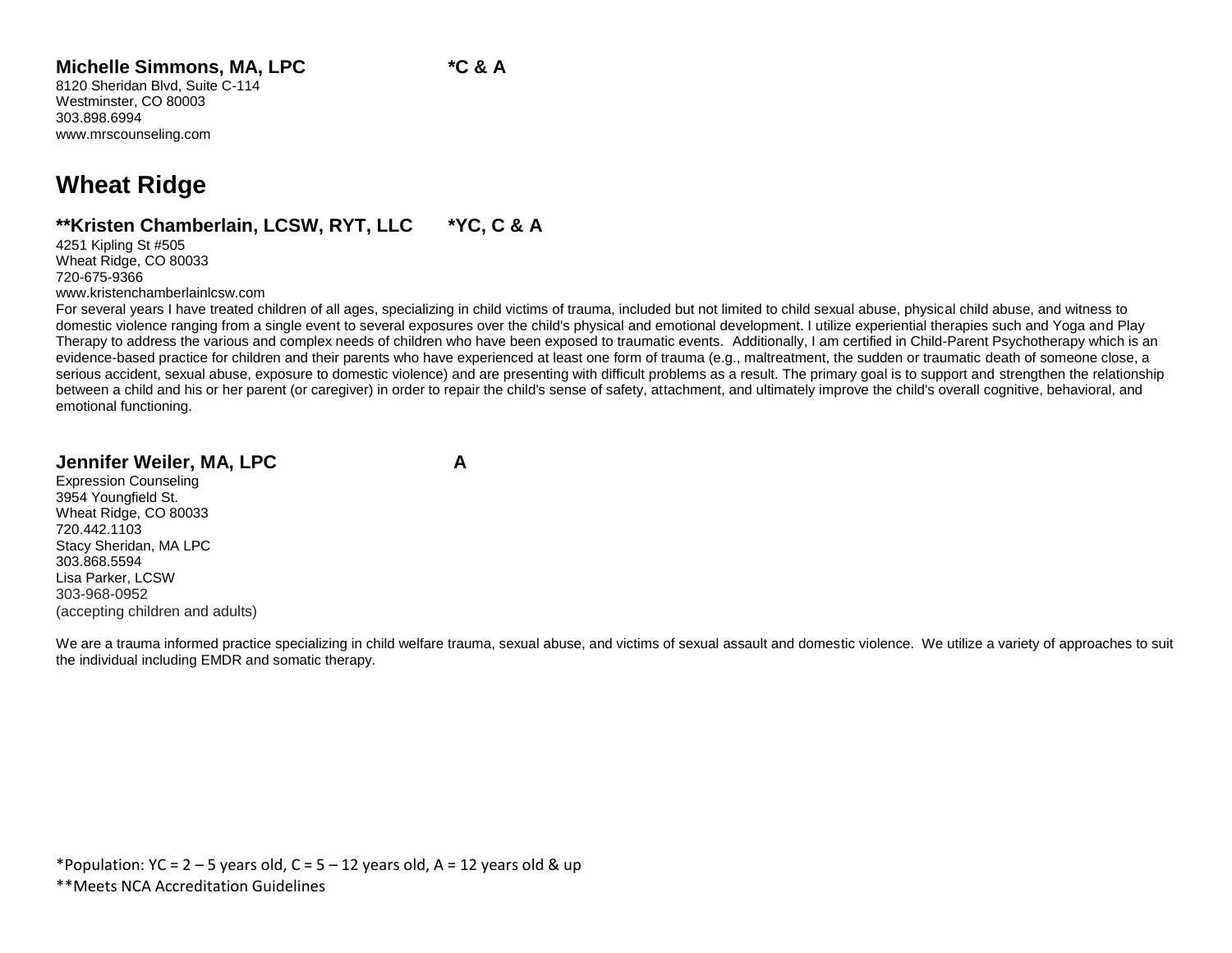# **Spanish Speaking Individual Therapy & Support**

### **Denver**

### **Denver Children's Advocacy Center \*YC, C & A**

2149 Federal Blvd Denver, CO 80211 303.825.3850 www.denvercac.org

We specialize in treating traumatized children ages 1-17, and supporting their non-offending family members available in English and Spanish at our child-friendly campus, Monday through Friday 9am-7pm. As an accredited children's advocacy center, DCAC is a child-focused, facility-based program in which representatives from many disciplines, including law enforcement, child protection, prosecution, mental health, medical and victim advocacy, child advocacy, work together to conduct interviews and make team decisions about investigation, treatment, management and prosecution of child abuse cases.

Estamos especializados en el tratamiento de niños traumatizados de 1 a 17 años, y le ofrecemos apoyo a los miembros de sus familias quienes no son los ofensores. Servicios disponibles en Inglés y Español en nuestro campus para niños, de lunes a viernes 9 a.m.-7 p.m. Como centro de defensa para niños acreditados , DCAC es un programa centrado en los niños , con representantes de muchas disciplinas, incluyendo la policia, servicios de protección del niño , procurador, salud mental , personal médico y la asesora de víctima, trabajan juntos para llevar a cabo entrevistas y tomar decisiones acerca de la investigación, tratamiento , y la accion judicial en casos de abuso infantil.

### **Henderson**

### **Sara (Sarita) Soto Scovel \*C & A**

11550 Kingston St. 720-292-7310 Henderson, CO 80640 [sarasscovel42@gmail.com](mailto:sarasscovel42@gmail.com)

La experiencia de Sara incluye trauma, depresión, ansiedad, problemas de relaciones, baja autoestima, niños en edad escolar y adolescentes, Encontrar un propósito en la vida, terapia basada en la fe, psicología y técnicas modernas**.** 

### **Westminster**

#### **Ceci Botindari, LLC, Master in Psychology \*YC, C & A**

8120 Sheridan Blvd #B-216 Westminster, CO 80003 720.841.7201 [ceci@botindari.com](mailto:ceci@botindari.com)

Provide therapeutic services in Spanish to bilingual families. Specializes in Latino culture working with children of all ages, adolescents and adults. I work with victims of trauma and abuse, specifically sexual, emotional and physical abuse, and Domestic Violence. Each person as individual is unique, therefore I select my therapeutic approaches according with the person's characteristics and needs. My therapeutic approaches most often include: cognitive behavior therapy, trauma focused behavior therapy, art and play therapy.

Ofrezco servicios de consejeria y terapia en Espanol a familias bilingues. Estoy especializada en la cultura Latina/Hispana, trabajando con ninos de todas la edades, adolescentes y adultos. Trabajo con victimas de trauma y abuso, especificamente abuso sexual,emocional y fisico, y violencia domestica. Cada persona es un ser individual unico, por lo tanto selecciono mis metodos terapeuticos acorde a las necesidades y caracteristicas de cada persona. Basicamente trabajo con terapia cognitiva, terapia de juego y arte.

\*Population: YC =  $2 - 5$  years old, C =  $5 - 12$  years old, A = 12 years old & up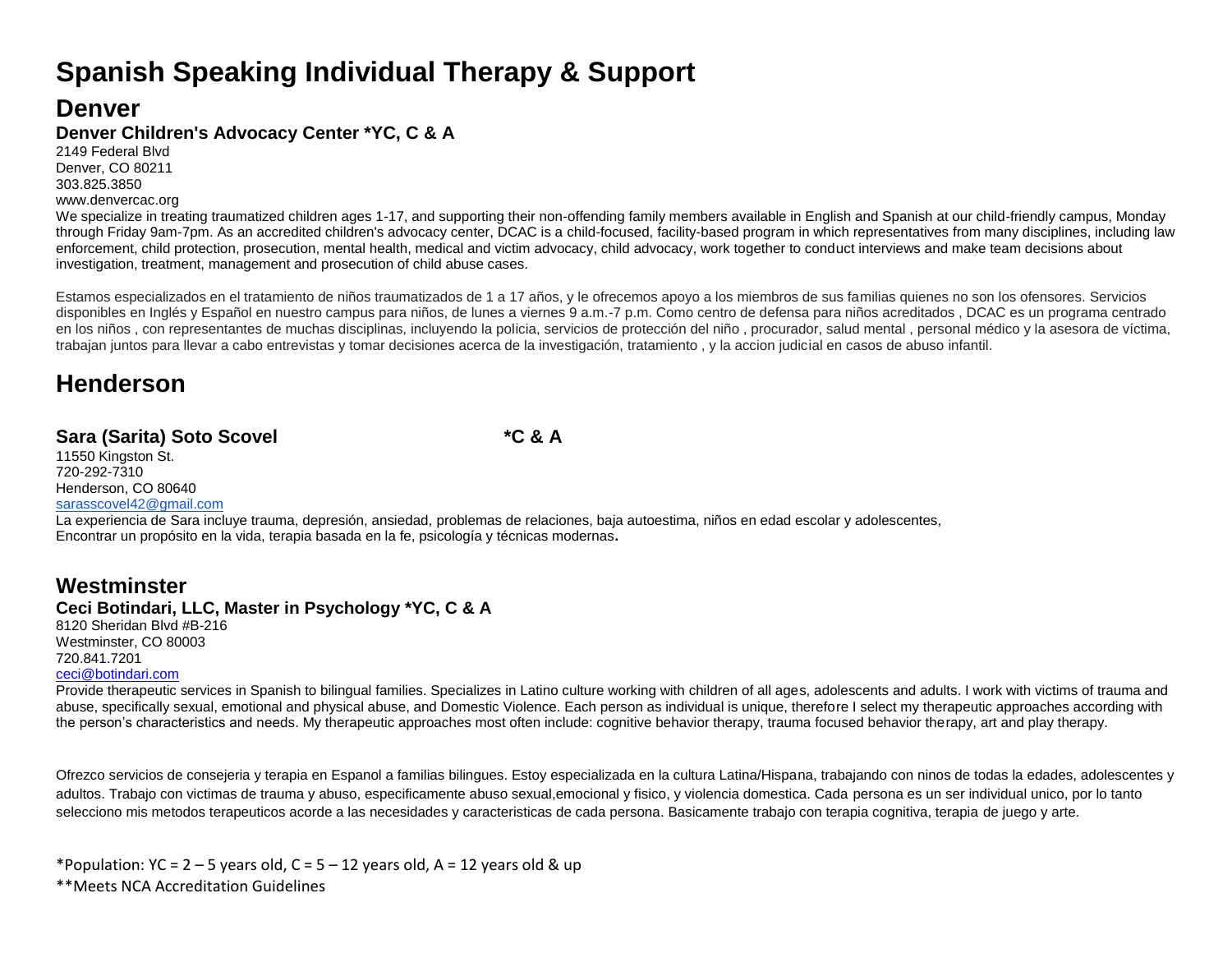# **Parent/Caregiver Group & Support**

### **Allison Brittsan & Jeff Kendig**

#### 303.643.8407 or 303.646.0556

This 12 hour structured parent group will be offered on two consecutive Saturdays, from 9am – 3pm. This group is designed to enhance the child/parent relationship, stressing that the parent's commitment to and support of their children are essential to the child's recovery. This is not to be considered an adult/parent therapy group. The intent of this program is to provide the non-offending parent the support and, when necessary, confrontation, of and by other parents of similar experiences. Ideally, this group will serve to establish a support system outside the group setting.

### **Denver Children's Advocacy Center**

303.825.3850 x303, Raquel Hernandez

Parent Education Empowers Resiliency (PEER)

The PEER Group will offer information to parents, kinship and other caregivers of children who may have been sexually abused, or experienced other forms of trauma. The PEER Group will provide education and support for parents and caregivers. PEER will be offered in two groups, one in Spanish and one in English. Childcare will be provided on site, along with snacks for all. There are a limited number of bus tokens available to support those in need of transportation.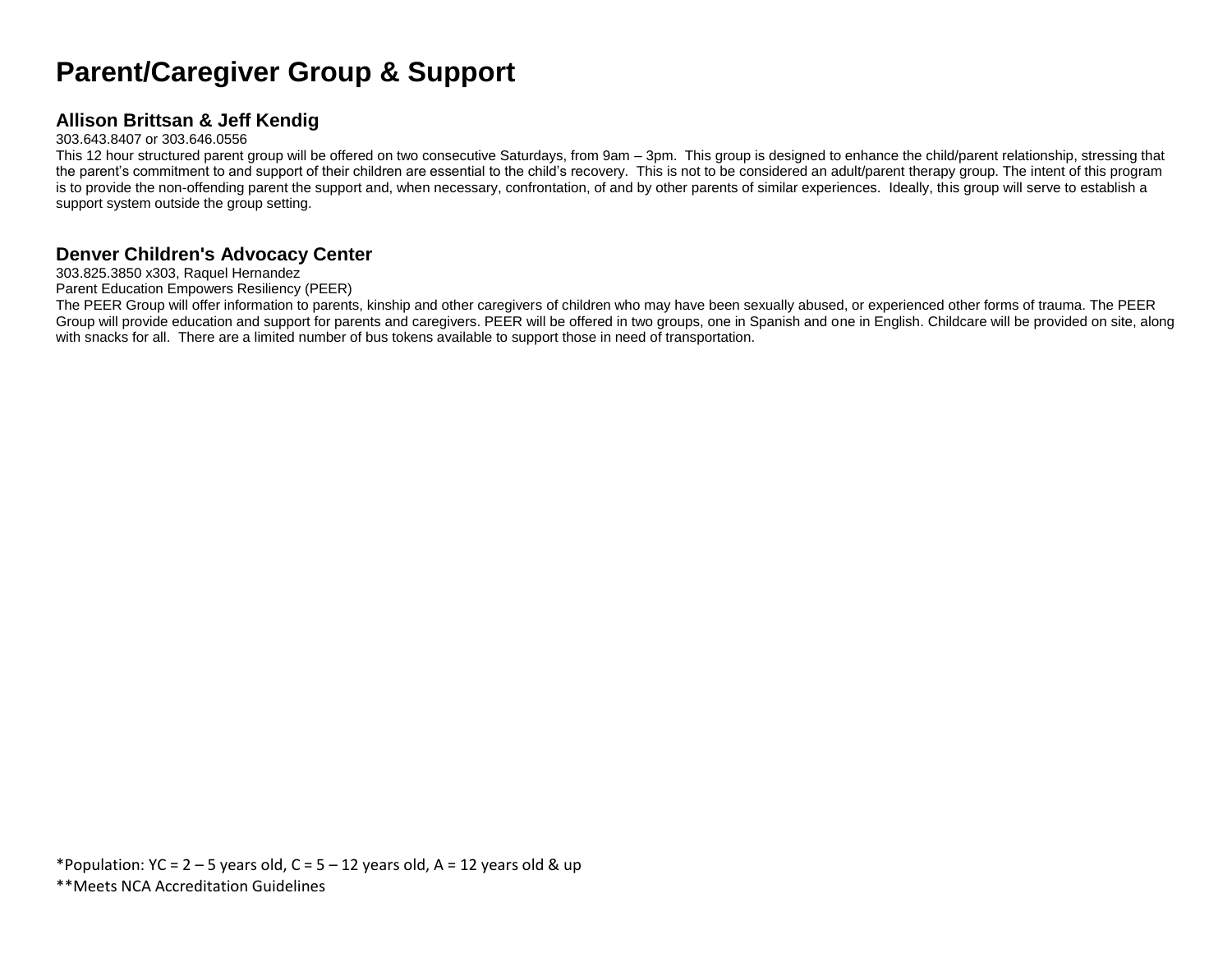# **QUESTIONS TO ASK WHEN CHOOSING A THERAPIST**

Your choice of a mental health therapist/counselor is very important to your wellbeing. Interview a potential therapist in the same way any employer would interview a prospective employee. S/he will be working for, as well as with you, and competent, caring therapists will not be offended by your questions, and will be honest with you. You are the customer. Do not hesitate to ask hard questions and do expect complete answers. After all, your mental health and recovery from the trauma of the crime is at stake.

Following is a list of questions to ask that will help you choose the appropriate therapist:

- What experience, training and education do you have pertaining to working with victims of crime?
- Have you worked with victims who have experienced the same type of crime I have experienced?
- How long have you done this kind of counseling?
- Are you licensed, or are you under the supervision of a licensed therapist? (This is required by the Crime Victim Compensation Board)
- Do you understand the criminal justice system, and do you have experience in testifying in court if necessary?
- What is my responsibility in therapy/counseling as a client?
- How long might I expect to be in counseling for these types of problems/issues?
- What treatment services do you offer (i.e. individual, group, etc.)?
- Will you accept the fee structure set by the Judicial District Crime Victim Compensation Board (in the judicial district in which I applied)?